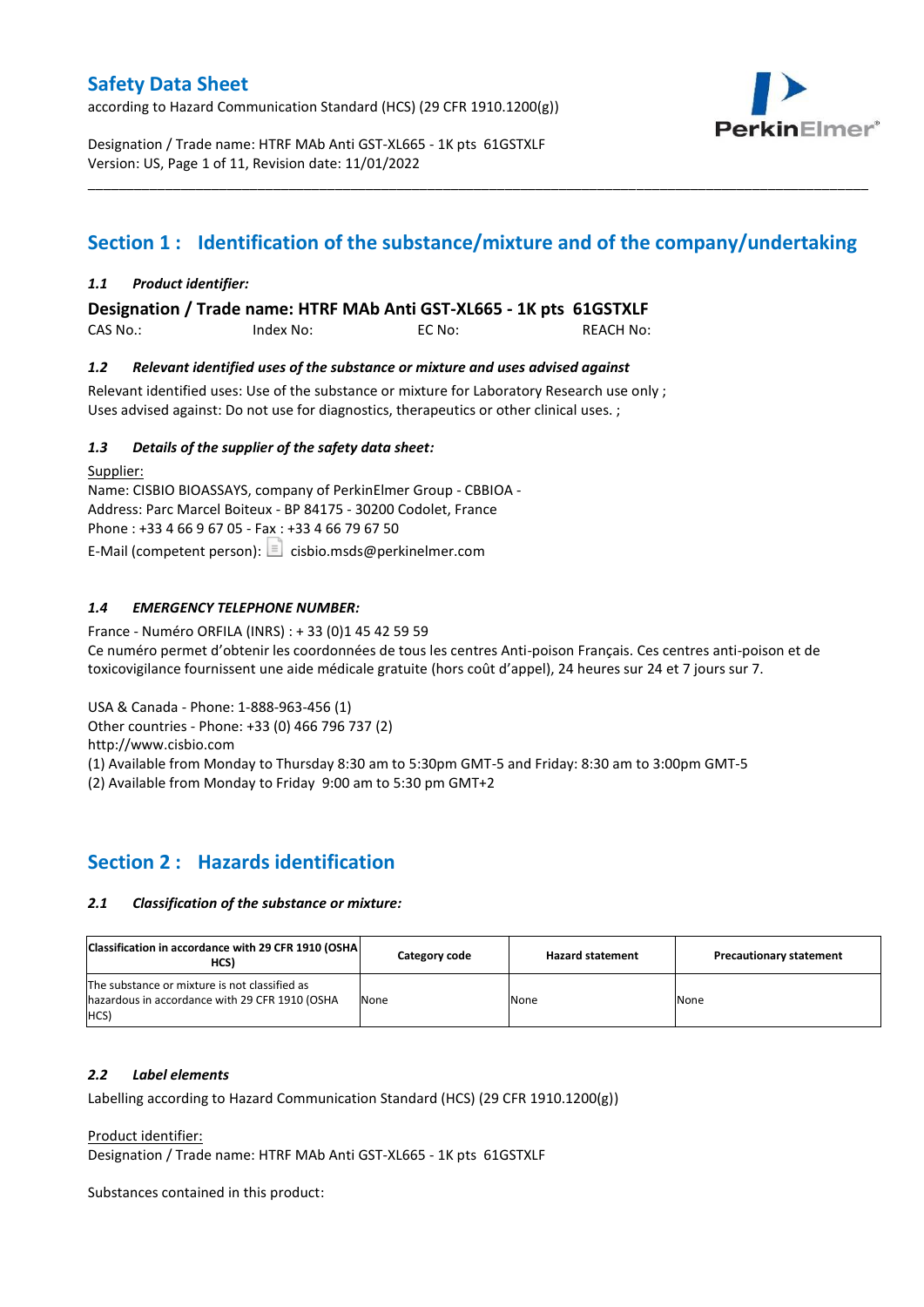according to Hazard Communication Standard (HCS) (29 CFR 1910.1200(g))

Designation / Trade name: HTRF MAb Anti GST-XL665 - 1K pts 61GSTXLF Version: US, Page 2 of 11, Revision date: 11/01/2022



Hazard pictograms

Signal word:

Hazard and precautionary statements:

#### *2.3 Other hazards*

The mixture does not contain substances classified as 'Substances of Very High Concern' (SVHC) >= 0.1% published by the European CHemicals Agency (ECHA) under article 57 of REACH. The mixture satisfies neither the PBT nor the vPvB criteria for mixtures in accordance with annexe XIII of the REACH regulations EC 1907/2006. ;

\_\_\_\_\_\_\_\_\_\_\_\_\_\_\_\_\_\_\_\_\_\_\_\_\_\_\_\_\_\_\_\_\_\_\_\_\_\_\_\_\_\_\_\_\_\_\_\_\_\_\_\_\_\_\_\_\_\_\_\_\_\_\_\_\_\_\_\_\_\_\_\_\_\_\_\_\_\_\_\_\_\_\_\_\_\_\_\_\_\_\_\_\_\_\_\_\_\_\_\_\_

Adverse human health effects: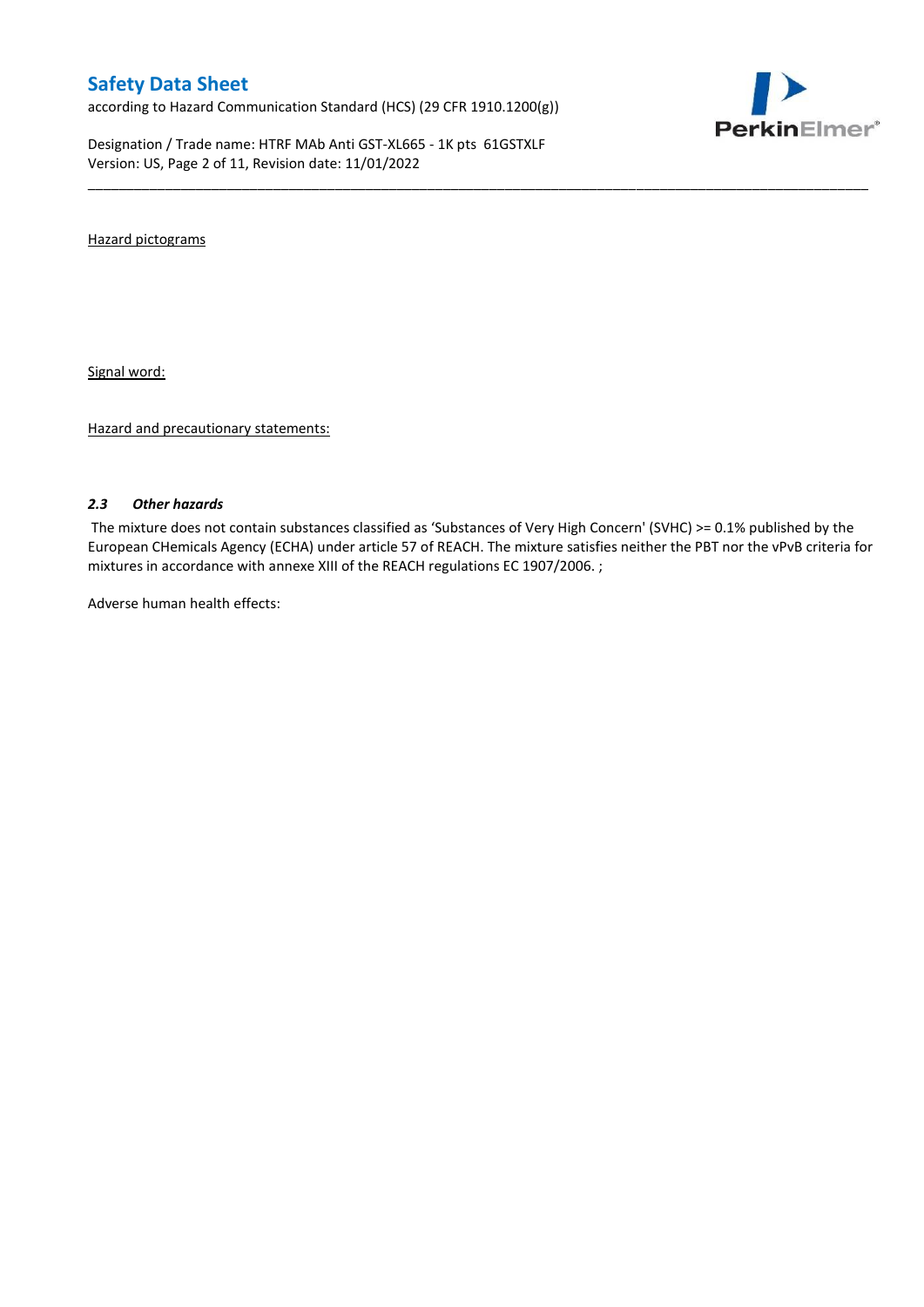according to Hazard Communication Standard (HCS) (29 CFR 1910.1200(g))



Designation / Trade name: HTRF MAb Anti GST-XL665 - 1K pts 61GSTXLF Version: US, Page 3 of 11, Revision date: 11/01/2022

## **Section 3 : Composition/information on ingredients**

### *3.2 Mixtures*

Hazardous ingredients:

This mixture does not contain any hazardous substances at the concentration limits given in Regulation (EC) No. 1272/2008 and OSHA Hazard Communication Standard 29 CFR 1910.1200.

\_\_\_\_\_\_\_\_\_\_\_\_\_\_\_\_\_\_\_\_\_\_\_\_\_\_\_\_\_\_\_\_\_\_\_\_\_\_\_\_\_\_\_\_\_\_\_\_\_\_\_\_\_\_\_\_\_\_\_\_\_\_\_\_\_\_\_\_\_\_\_\_\_\_\_\_\_\_\_\_\_\_\_\_\_\_\_\_\_\_\_\_\_\_\_\_\_\_\_\_\_

Additional information:

Full text of H- and EUH-phrases: see SECTION 16.

### **Section 4 : First aid measures**

### *4.1 Description of first aid measures*

**General information**: Do not leave affected person unattended. ; Remove affected person from the danger area and lay down. ;

**Following inhalation**: In case of respiratory tract irritation, consult a physician. ; Provide fresh air. ;

**Following skin contact**:After contact with skin, wash immediately with water ; Remove contaminated clothing ;

**Following eye contact**: After contact with the eyes, rinse with water with the eyelids open for a sufficient length of time, then consult an ophthalmologist immediately. ;

**Following ingestion**: Do NOT induce vomiting. ; Give nothing to eat or drink. ; If accidentally swallowed rinse the mouth with plenty of water (only if the person is conscious) and obtain immediate medical attention. ; **Self-protection of the first aider**:

#### *4.2 Most important symptoms and effects, both acute and delayed*

Symptoms: No known symptoms to date. ; Effects:

### *4.3 Indication of any immediate medical attention and special treatment needed*

Notes for the doctor:

## **Section 5 : Firefighting measures**

#### *5.1 Extinguishing media:*

Suitable extinguishing media: This product is not flammable. Use extinguishing agent suitable for type of surrounding fire ;

#### *5.2 Special hazards arising from the substance or mixture*

Hazardous combustion products: /

### *5.3 Advice for fire-fighters*

Wear Protective clothing. ; Additional information: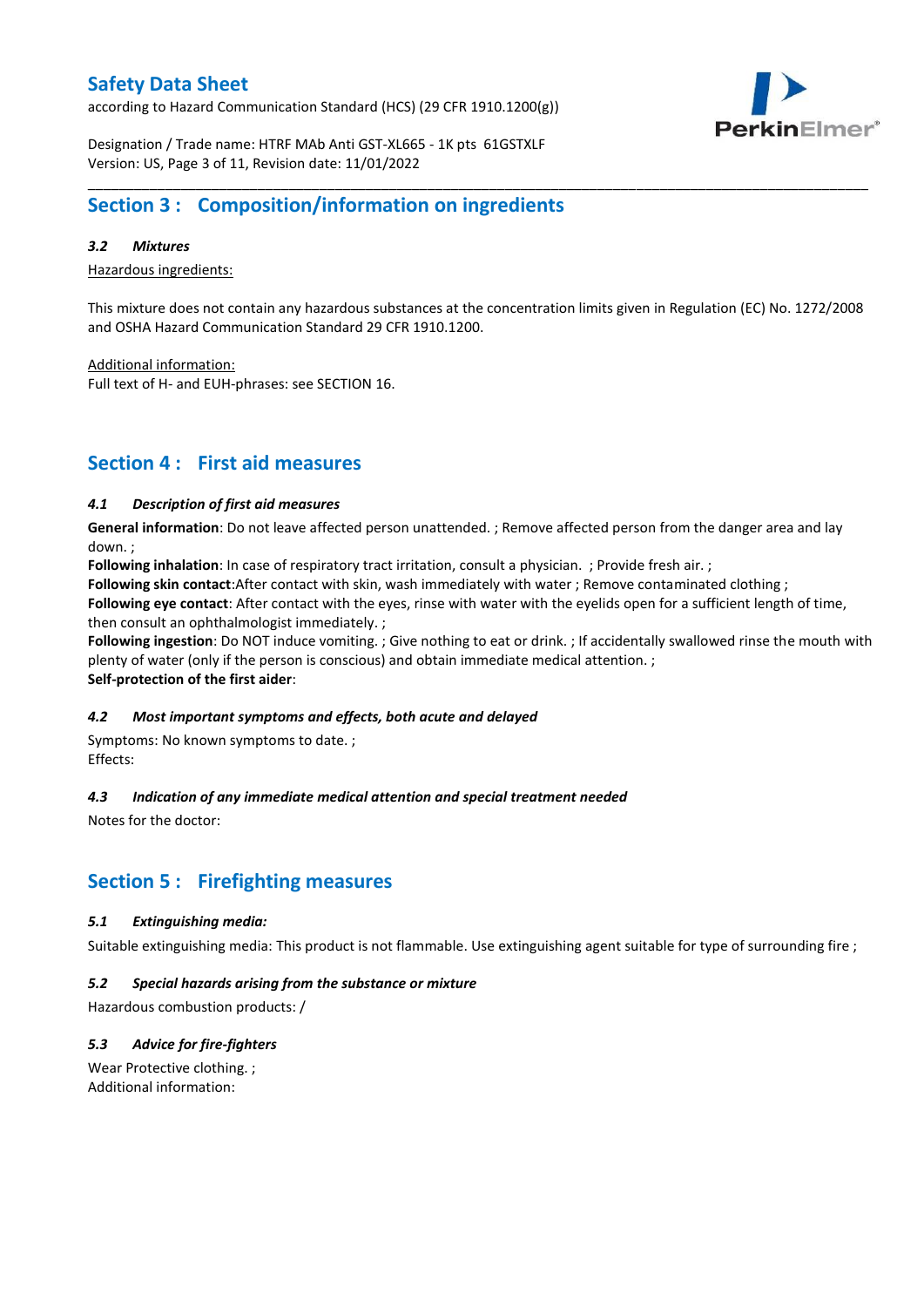according to Hazard Communication Standard (HCS) (29 CFR 1910.1200(g))



Designation / Trade name: HTRF MAb Anti GST-XL665 - 1K pts 61GSTXLF Version: US, Page 4 of 11, Revision date: 11/01/2022

### **Section 6 : Accidental release measures**

### *6.1 Personal precautions, protective equipment and emergency procedures*

Emergency procedures: Provide adequate ventilation. ; Emergency procedures: Remove persons to safety. ; Personal precautions: Use personal protection equipment (see section 8). ;

\_\_\_\_\_\_\_\_\_\_\_\_\_\_\_\_\_\_\_\_\_\_\_\_\_\_\_\_\_\_\_\_\_\_\_\_\_\_\_\_\_\_\_\_\_\_\_\_\_\_\_\_\_\_\_\_\_\_\_\_\_\_\_\_\_\_\_\_\_\_\_\_\_\_\_\_\_\_\_\_\_\_\_\_\_\_\_\_\_\_\_\_\_\_\_\_\_\_\_\_\_

### *6.2 Environmental precautions*

Do not allow to enter into surface water or drains. ; Ensure all waste water is collected and treated via a waste water treatment plant. ;

#### *6.3 Methods and material for containment and cleaning up*

For cleaning up: Suitable material for taking up: Absorbing material, organic ; Other information:

### *6.4 Reference to other sections*

Additional information:

## **Section 7 : Handling and storage**

### *7.1 Precautions for safe handling*

#### Protective measures:

Advice on safe handling: Avoid contact with skin, eyes and clothes. ; Avoid: Eye contact ; Avoid: Generation/formation of aerosols ; Avoid: Skin contact ; Avoid: inhalation ; In the immediate working surroundings there must be: Emergency shower installed ; In the immediate working surroundings there must be: Provide eye shower and label its location conspicuously; Wash contaminated clothing immediately. ;

Fire preventions:

Do not eat, drink or smoke in areas where reagents are handled. ; Do not pipet by mouth ; Wear suitable one-way gloves at work ;

Advice on general occupational hygiene : Handle in accordance with good industrial hygiene and safety practice ; Observe technical data sheet. ; Remove contaminated, saturated clothing. ; Wash hands before breaks and after work. ;

### *7.2 Conditions for safe storage, including any incompatibilities*

Requirements for storage rooms and vessels: Keep container tightly closed. ; Keep-store only in original container or in properly labeled containers ; Hints on storage assembly: Materials to avoid:

Further information on storage conditions:

### *7.3 Specific end uses:*

Recommendations on specific end uses: Observe technical data sheet. ;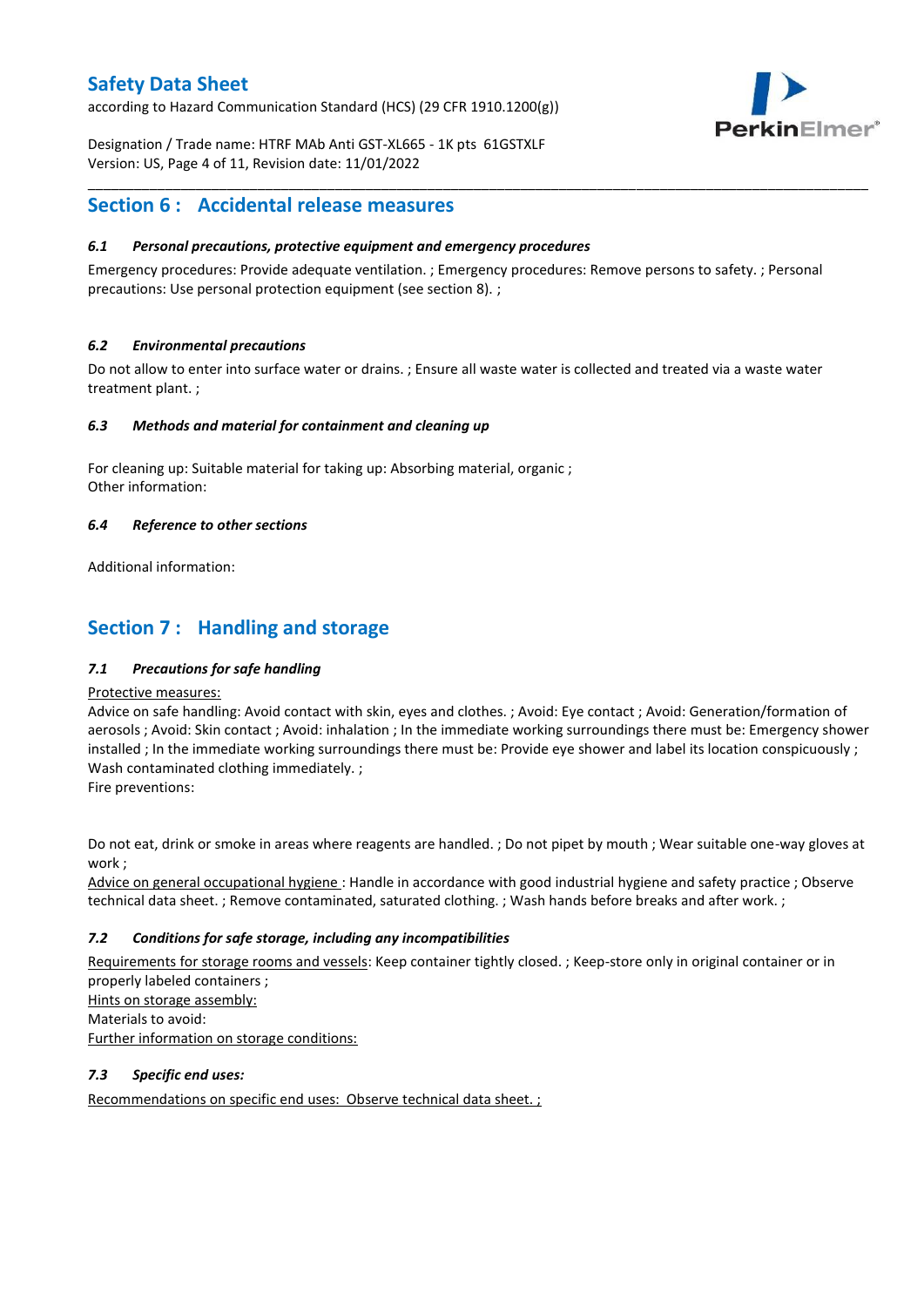according to Hazard Communication Standard (HCS) (29 CFR 1910.1200(g))



Designation / Trade name: HTRF MAb Anti GST-XL665 - 1K pts 61GSTXLF Version: US, Page 5 of 11, Revision date: 11/01/2022

# **Section 8 : Exposure controls/personal protection**

### *8.1 Control parameters*

Preliminary remark:

- 8.1.1 Occupational exposure limits:
	- OSHA (USA)

### 8.1.2 DNEL/PNEC-values:

- DNEL worker
- DNEL consumer
- PNEC

#### *8.2 Exposure controls*

8.2.1 Appropriate engineering controls:

Technical measures and appropriate working operations should be given priority over the use of personal protective equipment. See section 7

\_\_\_\_\_\_\_\_\_\_\_\_\_\_\_\_\_\_\_\_\_\_\_\_\_\_\_\_\_\_\_\_\_\_\_\_\_\_\_\_\_\_\_\_\_\_\_\_\_\_\_\_\_\_\_\_\_\_\_\_\_\_\_\_\_\_\_\_\_\_\_\_\_\_\_\_\_\_\_\_\_\_\_\_\_\_\_\_\_\_\_\_\_\_\_\_\_\_\_\_\_

8.2.2 Personal protective equipment:

Eye / Face protection: Safety glasses with side-shields ;

Skin protection: Gloves ; Laboratory coats ;

Respiratory protection:Ensure adequate ventilation ;

Thermal hazards:

8.2.3 Environmental exposure controls:

Consumer exposure control

Measures related to consumer uses of the substance (as such or in mixtures): Measures related to the service life of the substance in articles:

# **Section 9 : Physical and chemical properties**

#### *9.1 Information on basic physical and chemical properties*

Appearance

| <u>Appearance</u>     |         |
|-----------------------|---------|
| Physical state        | Solid ; |
| Colour                | Blue    |
| Odour                 |         |
| Odour threshold (ppm) |         |

|                    | Value | Concentration<br>(mol/L) | Method | Temperature (°C) | Pressure (kPa) | Remark |
|--------------------|-------|--------------------------|--------|------------------|----------------|--------|
| pН                 |       |                          |        |                  |                |        |
| Melting point (°C) |       |                          |        |                  |                |        |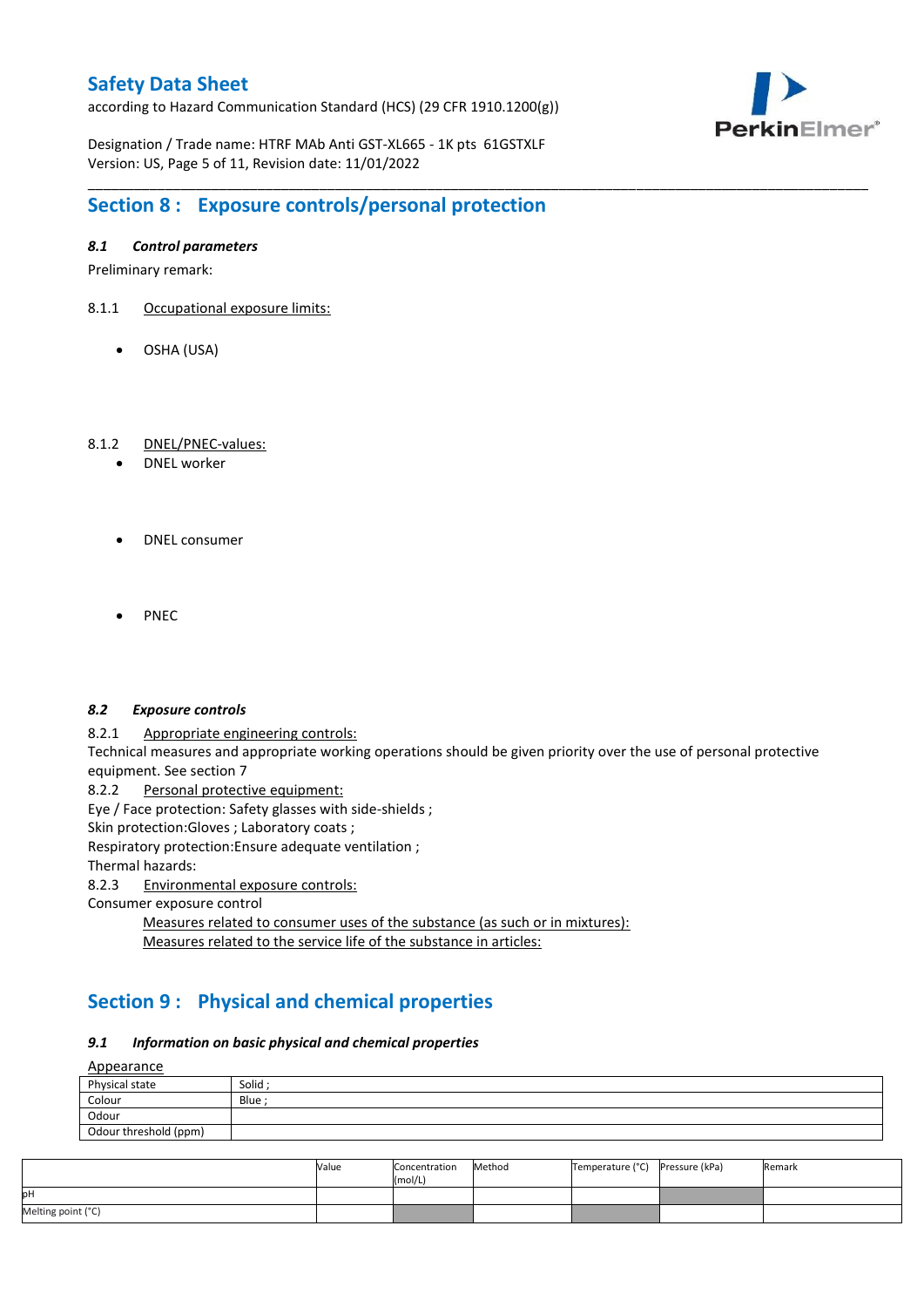according to Hazard Communication Standard (HCS) (29 CFR 1910.1200(g))



### Designation / Trade name: HTRF MAb Anti GST-XL665 - 1K pts 61GSTXLF Version: US, Page 6 of 11, Revision date: 11/01/2022

| Freezing point (°C)                                         |  |                                           |  |  |  |
|-------------------------------------------------------------|--|-------------------------------------------|--|--|--|
| Initial boiling point/boiling range (°C)                    |  |                                           |  |  |  |
| Flash point (°C)                                            |  |                                           |  |  |  |
| Evaporation rate (kg/m <sup>2</sup> /h)                     |  |                                           |  |  |  |
| Flammability (type:) (%)                                    |  |                                           |  |  |  |
| Upper/lower<br>flammability or explosive<br>limits          |  | Upper explosive limit<br>(%)              |  |  |  |
|                                                             |  | Lower explosive limit (%)                 |  |  |  |
| Vapour pressure (kPa)                                       |  |                                           |  |  |  |
| Vapour density (g/cm <sup>3</sup> )                         |  |                                           |  |  |  |
|                                                             |  | Density (g/cm <sup>3</sup> )              |  |  |  |
| Densities                                                   |  | Relative density (g/cm <sup>3</sup> )     |  |  |  |
|                                                             |  | Bulk density (g/cm <sup>3</sup> )         |  |  |  |
|                                                             |  | Critical density (g/cm <sup>3</sup> )     |  |  |  |
| Solubility (Type: ) (g/L)                                   |  |                                           |  |  |  |
| Partition coefficient (log Pow)<br>n-octanol/water at pH :  |  |                                           |  |  |  |
| Auto-ignition temperature (°C)                              |  |                                           |  |  |  |
| Decomposition temperature (°C)<br>Decomposition energy : kJ |  |                                           |  |  |  |
| Viscosity                                                   |  | Viscosity, dynamic (poiseuille)           |  |  |  |
|                                                             |  | Viscosity, cinematic (cm <sup>3</sup> /s) |  |  |  |
|                                                             |  | Explosive properties                      |  |  |  |
|                                                             |  | Oxidising properties                      |  |  |  |

### *9.2 Other information:*

No other relevant data available

# **Section 10 : Stability and reactivity**

#### *10.1 Reactivity*

This material is considered to be non-reactive under normal use conditions. ;

#### *10.2 Chemical stability*

- *10.3 Possibility of hazardous reactions*
- *10.4 Conditions to avoid:*

#### *10.5 Incompatible materials:*

### *10.6 Hazardous decomposition products:*

Does not decompose when used for intended uses. ; Thermal decomposition can lead to the escape of irritating gases and vapors. ;

### **Section 11 : Toxicological information**

Toxicokinetics, metabolism and distribution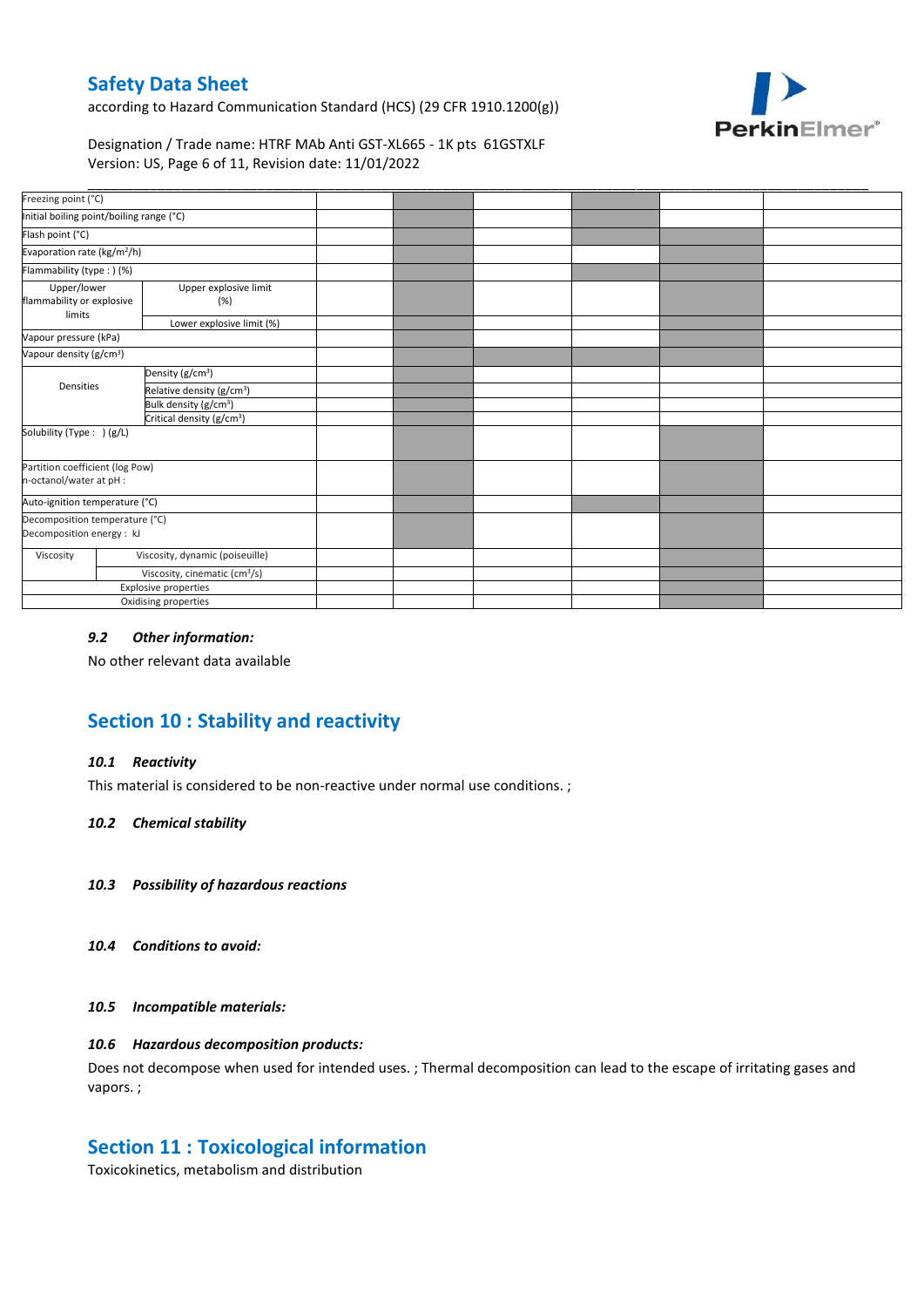according to Hazard Communication Standard (HCS) (29 CFR 1910.1200(g))



Designation / Trade name: HTRF MAb Anti GST-XL665 - 1K pts 61GSTXLF Version: US, Page 7 of 11, Revision date: 11/01/2022

\_\_\_\_\_\_\_\_\_\_\_\_\_\_\_\_\_\_\_\_\_\_\_\_\_\_\_\_\_\_\_\_\_\_\_\_\_\_\_\_\_\_\_\_\_\_\_\_\_\_\_\_\_\_\_\_\_\_\_\_\_\_\_\_\_\_\_\_\_\_\_\_\_\_\_\_\_\_\_\_\_\_\_\_\_\_\_\_\_\_\_\_\_\_\_\_\_\_\_\_\_

### *11.1 Information on toxicological effects*

Substances

**Acute toxicity**

Animal data: Acute oral toxicity:

Acute dermal toxicity:

Acute inhalative toxicity:

Practical experience / human evidence: Assessment / Classification: General Remark:

#### **•** Skin corrosion/irritation

Animal data:

In-vitro skin test method: In-vitro skin test result:

Assessment / Classification:

**Eye damage/irritation**

Animal data:

In vitro eye test method: In vitro eye test result: Assessment / Classification:

> C**MR effects (carcinogenity, mutagenicity and toxicity for reproduction)** o Germ cell mutagenicity:

Animal data:

Assessment / Classification:

o Carcinogenicity

Practical experience / human evidence: Animal data:

Other information: Assessment / Classification:

o Reproductive toxicity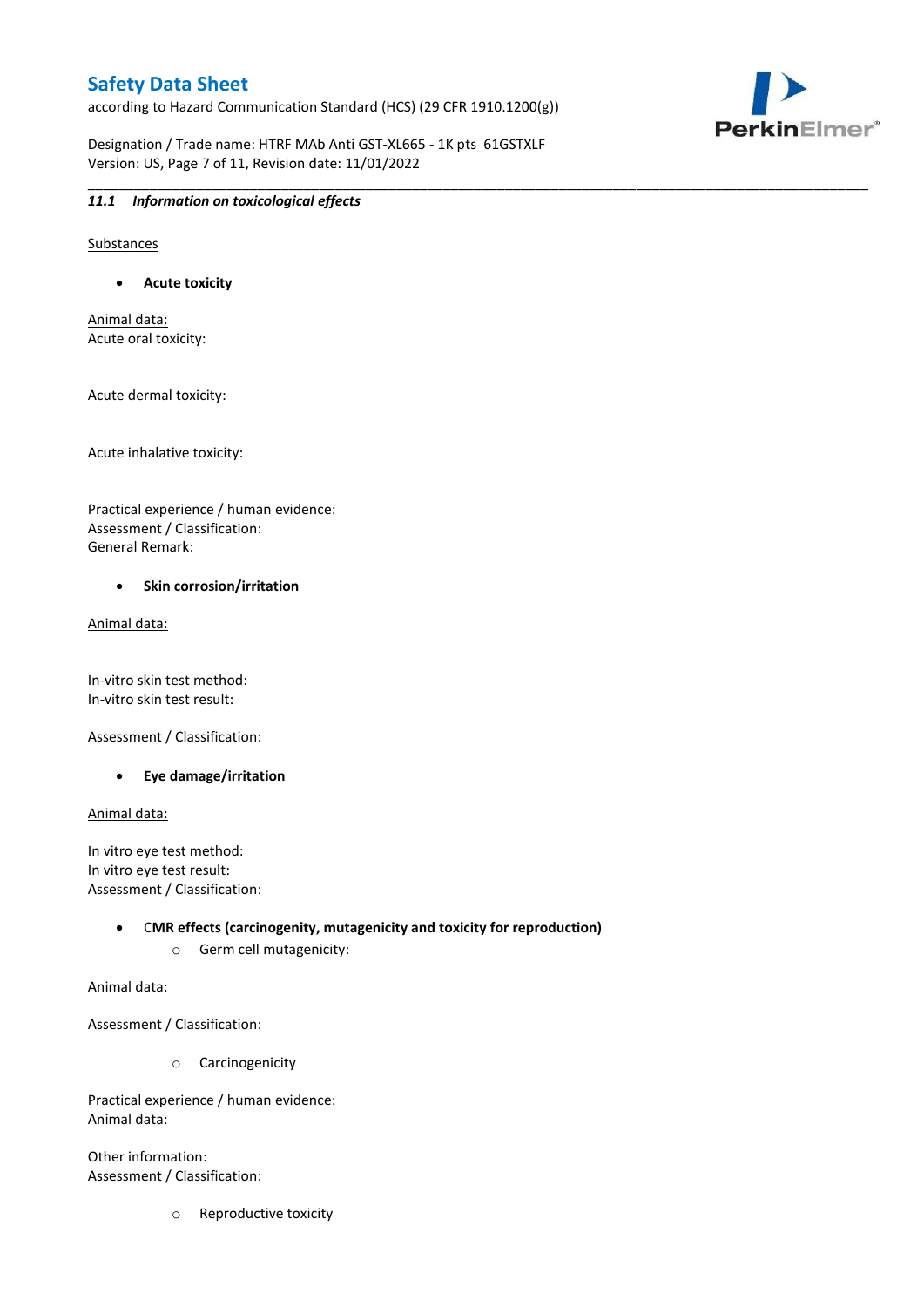according to Hazard Communication Standard (HCS) (29 CFR 1910.1200(g))



Designation / Trade name: HTRF MAb Anti GST-XL665 - 1K pts 61GSTXLF Version: US, Page 8 of 11, Revision date: 11/01/2022

\_\_\_\_\_\_\_\_\_\_\_\_\_\_\_\_\_\_\_\_\_\_\_\_\_\_\_\_\_\_\_\_\_\_\_\_\_\_\_\_\_\_\_\_\_\_\_\_\_\_\_\_\_\_\_\_\_\_\_\_\_\_\_\_\_\_\_\_\_\_\_\_\_\_\_\_\_\_\_\_\_\_\_\_\_\_\_\_\_\_\_\_\_\_\_\_\_\_\_\_\_

Practical experience / human evidence: Animal data:

Other information: Assessment / Classification:

Overall assessment on CMR properties:

- **Specific target organ toxicity (single exposure)**
	- o STOT SE 1 and 2

Animal data:

Other information:

o STOT SE 3

Practical experience / human evidence:

Other information: Assessment / Classification:

#### **Specific target organ toxicity (repeated exposure)**

Practical experience / human evidence: Animal data:

Assessment / Classification: Other information

**Aspiration hazard**

Practical experience / human evidence: Experimental data: viscosity data: see SECTION 9. Assessment / Classification: Remark:

11.1.1 Mixtures No toxicological information is available for the mixture itself

## **Section 12 : Ecological information**

In case that test data regarding one endpoint/differentiation exist for the mixture itself, the classification is carried out according to the substance criteria (excluding biodegradation and bioaccumulation). If no test data exist, the criteria for mixture classification has to be used (calculation method); in this case the toxicological data of the ingredients are shown.

#### *12.1 Aquatic toxicity:*

Acute (short-term) fish toxicity

Chronic (long-term) fish toxicity

Acute (short-term) toxicity to crustacea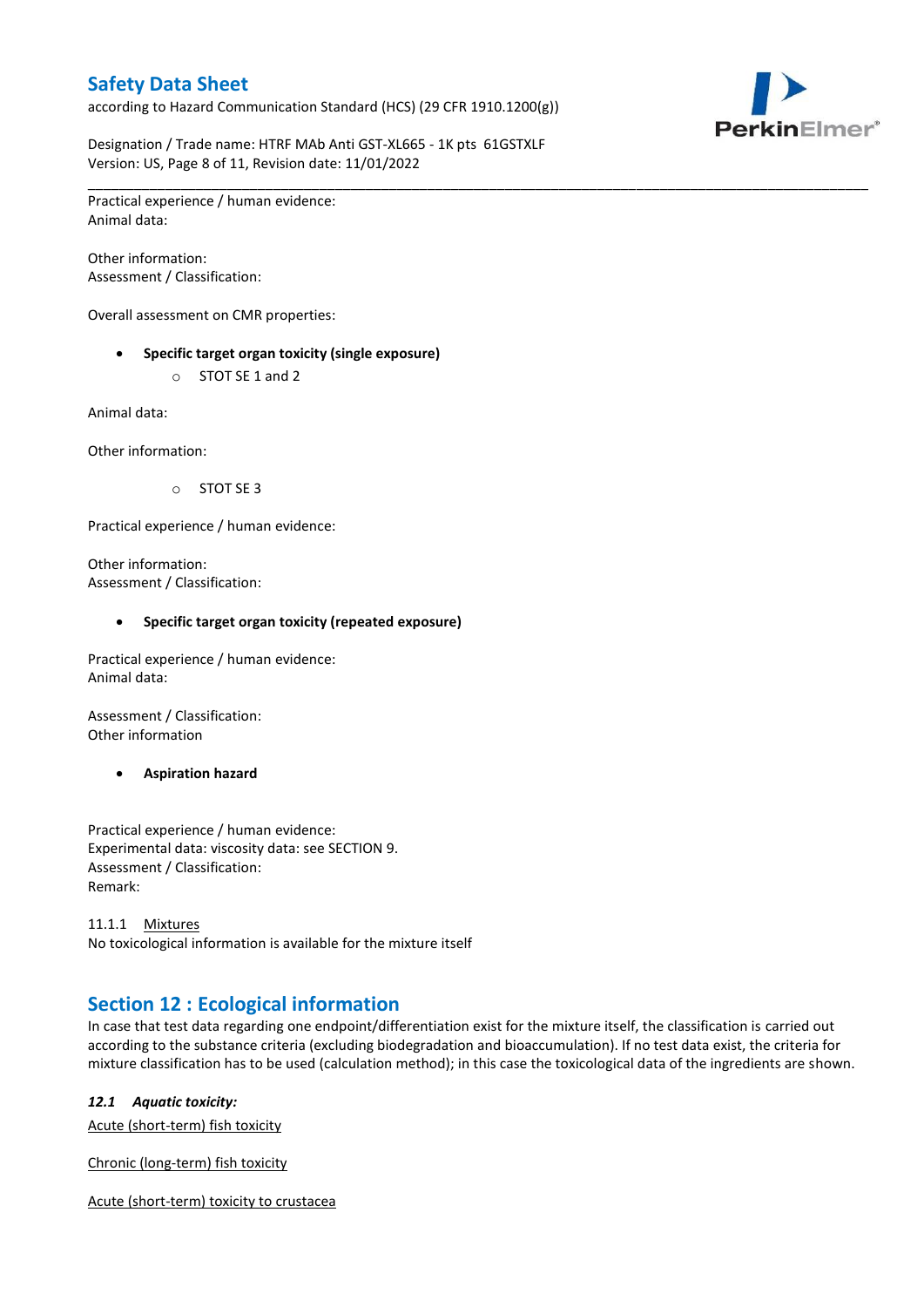according to Hazard Communication Standard (HCS) (29 CFR 1910.1200(g))



Designation / Trade name: HTRF MAb Anti GST-XL665 - 1K pts 61GSTXLF Version: US, Page 9 of 11, Revision date: 11/01/2022

\_\_\_\_\_\_\_\_\_\_\_\_\_\_\_\_\_\_\_\_\_\_\_\_\_\_\_\_\_\_\_\_\_\_\_\_\_\_\_\_\_\_\_\_\_\_\_\_\_\_\_\_\_\_\_\_\_\_\_\_\_\_\_\_\_\_\_\_\_\_\_\_\_\_\_\_\_\_\_\_\_\_\_\_\_\_\_\_\_\_\_\_\_\_\_\_\_\_\_\_\_

### Chronic (long-term) toxicity to crustacea

Acute (short-term) toxicity to algae and cyanobacteria

Toxicity to microorganisms and other aquatic plants / organisms

Assessment / Classification:

### *12.2 Persistence and degradability* Biodegradation:

Abiotic Degradation:

Assessment / Classification:

#### *12.3 Bioaccumulative potential*

Bioconcentration factor (BCF):

#### *12.4 Mobility in soil*

- *12.5 Results of PBT and vPvB assessment*
- *12.6 Other adverse effects:*

Additional ecotoxicological information:

## **Section 13 : Disposal considerations**

#### *13.1 Waste treatment methods*

Waste treatment options: Dispose of waste according to applicable legislation. ;

Other disposal recommendations: Additional information:

## **Section 14 : Transport information**

#### ADR/RID/AND/IMDG/IATA

| UN No.                     |  |
|----------------------------|--|
| UN Proper shipping name    |  |
| Transport hazard class(es) |  |
| Hazard label(s)            |  |
|                            |  |
| Packing group              |  |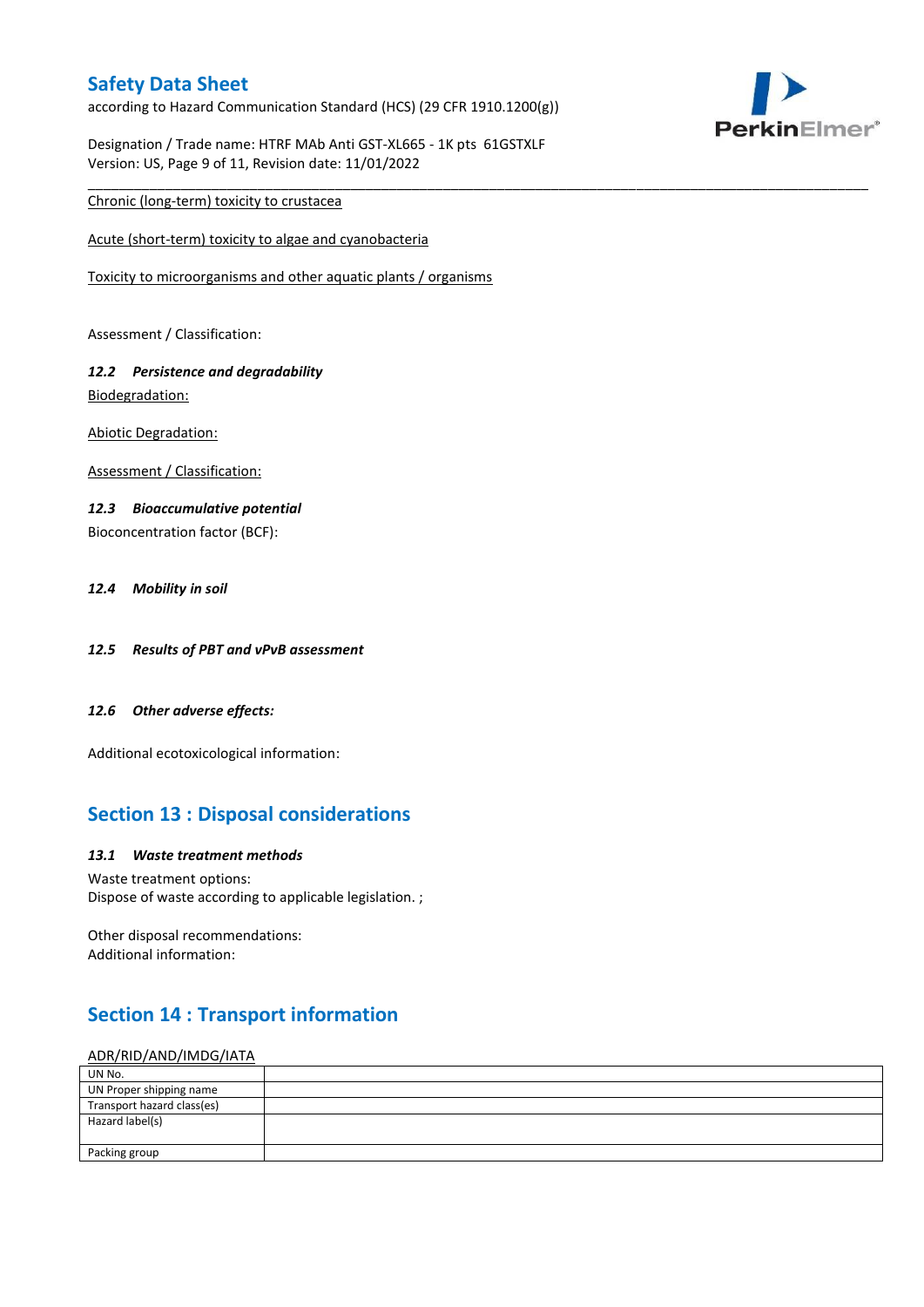according to Hazard Communication Standard (HCS) (29 CFR 1910.1200(g))



Designation / Trade name: HTRF MAb Anti GST-XL665 - 1K pts 61GSTXLF Version: US, Page 10 of 11, Revision date: 11/01/2022

# *Transport in bulk according to Annex II of MARPOL 73/78 and the IBC Code*

\_\_\_\_\_\_\_\_\_\_\_\_\_\_\_\_\_\_\_\_\_\_\_\_\_\_\_\_\_\_\_\_\_\_\_\_\_\_\_\_\_\_\_\_\_\_\_\_\_\_\_\_\_\_\_\_\_\_\_\_\_\_\_\_\_\_\_\_\_\_\_\_\_\_\_\_\_\_\_\_\_\_\_\_\_\_\_\_\_\_\_\_\_\_\_\_\_\_\_\_\_

Land transport (ADR/RID) Classification code ADR: Special Provisions for ADR/RID:<br>
Limited quantities for ADR/RID: Excepted Quantities for ADR/RI Excepted Quantities for ADR/RID: Packing Instructions for ADR/RID: Special packing provisions for ADR/RID: Mixed packing provisions: Portable tanks and bulk containers Instructions: Portable tanks and bulk containers Special Provisions: ADR Tank Code: ADR Tank special provisions: Vehicle for tank carriage:  $S$  Special provisions for carriage Packages: Special provisions for carriage Bulk: Special provisions for carriage for loading, unloading and handling: Special Provisions for carriage Operation: Hazard identification No: Transport category (Tunnel restriction code): Sea transport (IMDG) Marine Pollutant: Subsidiary risk(s) for IMDG: Packing provisions for IMDG: Limited quantities for IMDG: Packing instructions for IMDG: IBC Instructions: IBC Provisions: IMO tank instructions: UN tank instructions: Tanks and bulk Provisions: EmS : Stowage and segregation for IMDG: Properties and observations: Inland waterway transport (ADN) Classification Code ADN: Special Provisions ADN: Limited quantities ADN: Excepted quantities ADN: Carriage permitted: Carriage permitted: Provisions concerning loading and unloading: Provisions concerning carriage: Number of blue cones/lights: Remark: Air transport (ICAO-TI / IATA-DGR) Subsidiary risk for IATA: Excepted quantity for IATA: Passenger and Cargo Aircraft Limited Quantities Packing Instructions: Passenger and Cargo Aircraft Limited Quantities Maximal Net Quantity : Passenger and Cargo Aircraft Packaging Instructions : Passenger and Cargo Aircraft Maximal Net Quantity : Cargo Aircraft only Packaging Instructions : Cargo Aircraft only Maximal Net Quantity :

# **Section 15 : Regulatory information**

#### *15.1 Safety, health and environmental regulations/legislation specific for the substance or mixture*

### *15.2 Chemical Safety Assessment:*

For the following substances of this mixture a chemical safety assessment has been carried out :

ERG code: Special Provisions for IATA: